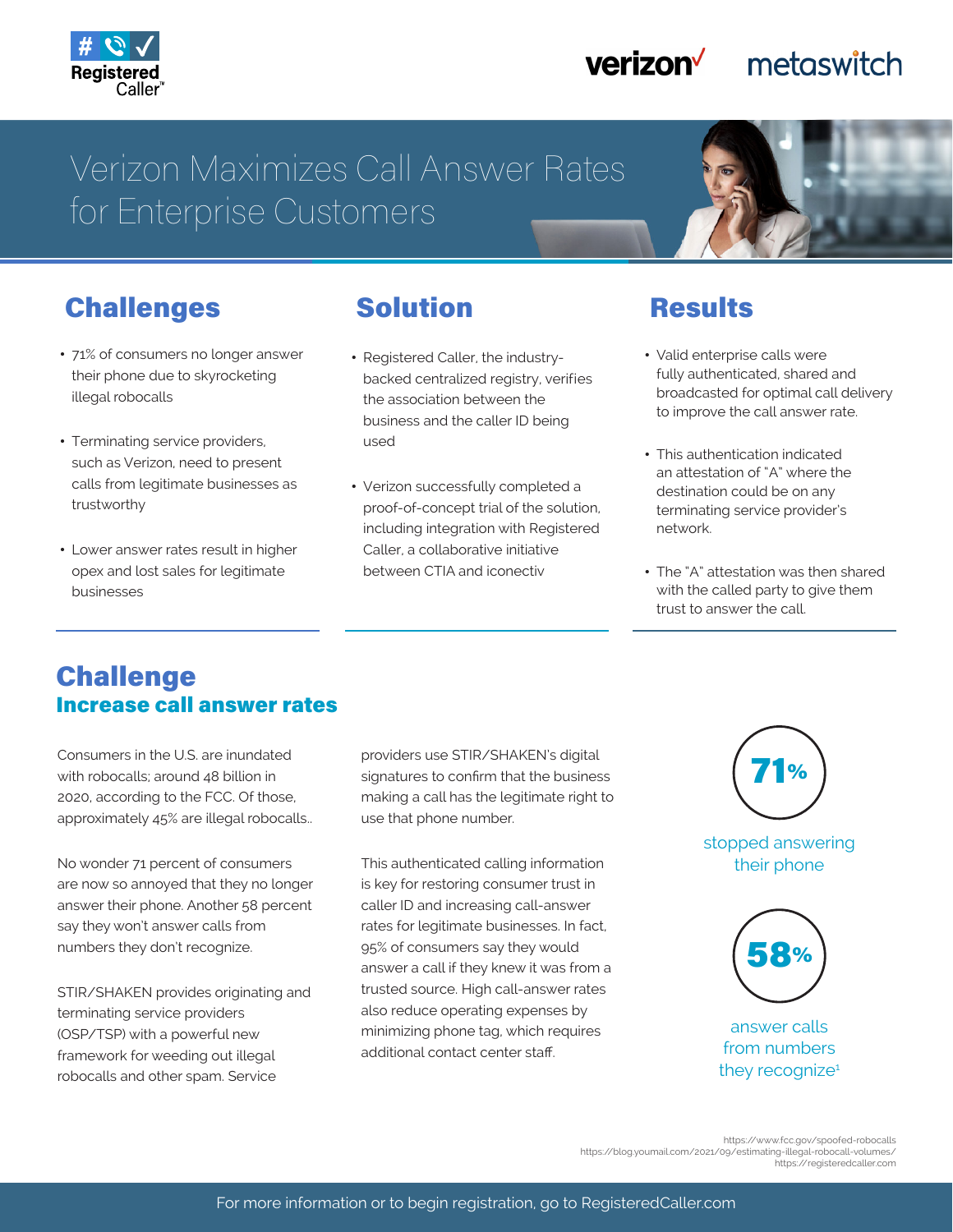

**"**

Verizon is committed to ensuring that calls from our enterprise customers receive the highest level of attestation aligned with standards based approaches and established best practices, regardless of the terminating network, which is absolutely critical in the STIR/SHAKEN era"

Lulia Barakat, Senior Manager, Verizon

#### Solution Accurate Attestation Made Easy

To help service providers and their enterprise customers overcome these challenges, iconectiv partnered with Metaswitch on a new version of its QCall STIR/SHAKEN solution. In conjunction with iconectiv TruReach Intel, the new version gives service providers access to an authoritative, centralized telephone number registry for attestation uplift.

Metaswitch successfully tested the new version with Verizon. This test included integration with Registered Caller<sup>™</sup>, a collaborative initiative between CTIA and iconectiv. Registered Caller is the centralized telephone number registry developed with input from major voice service providers and other telecom industry stakeholders. It enables OSPs to identify which enterprises have been assigned telephone numbers in order to assign the appropriate level of attestation and verification.



However, OSPs don't always have all the information necessary to give a call the highest level of attestation (A) and, when calls are signed at lower levels (B or C), some TSPs may mark them as spam and not be able to differentiate them from spoofed calls, even when they are from legitimate businesses.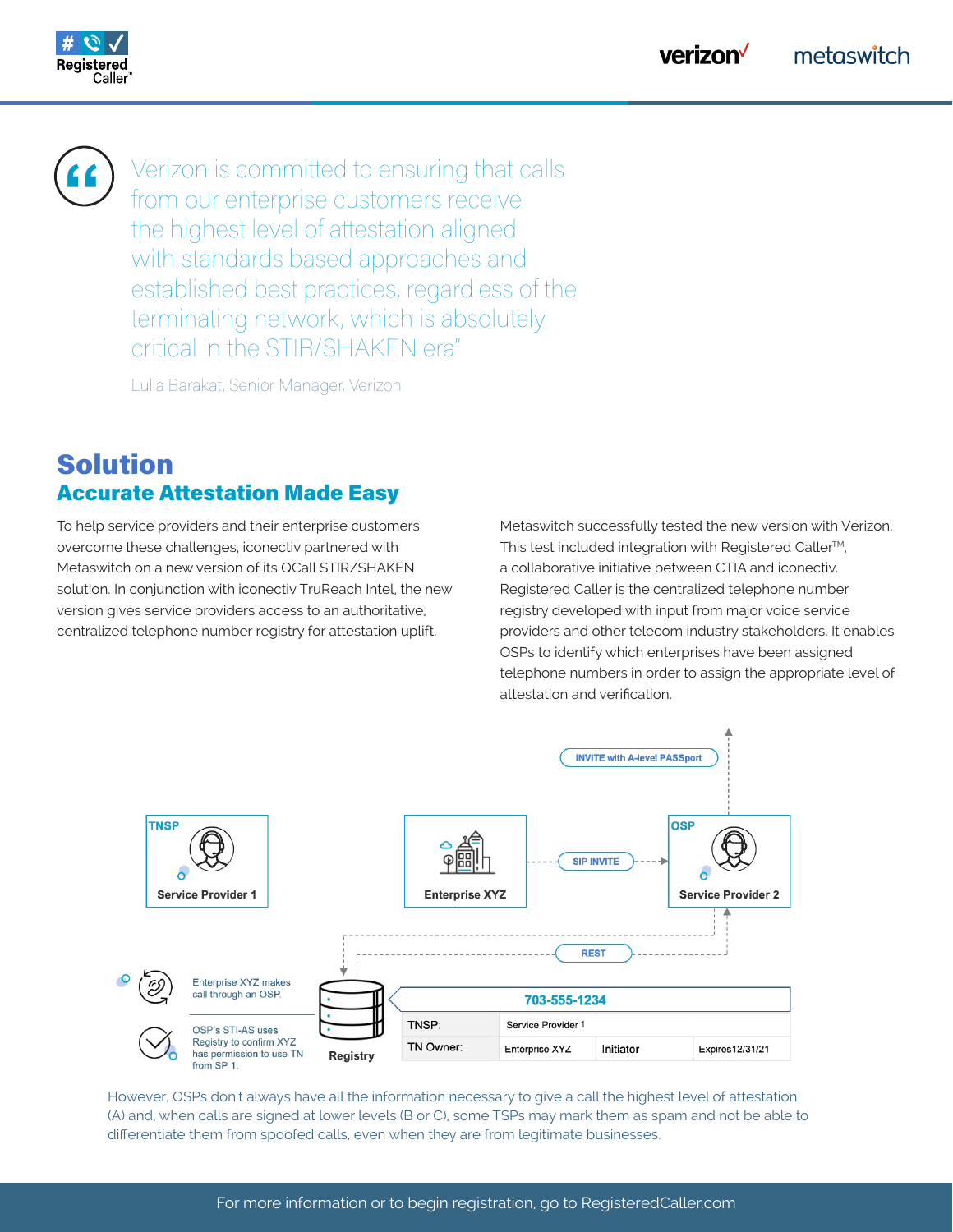

"This proof of concept trial with Metaswitch demonstrated that the CTIA and iconectiv Registered Caller solution solution is easy to integrate and that the callerID for our enterprise customers was presented to the recipient with the appropriate level of attestation regardless of the terminating network provider" **"**

Lulia Barakat, Senior Manager, Verizon

A centralized registry gives an OSP and the enterprise it serves a simpler mechanism for attestation uplift.

"Running as a managed service, it eliminates the cost and complexity of buying and administering additional hardware and software, or running and maintaining a subordinate Certification Authority," Peter Brown, Director of Product Management, Metaswitch. "Enterprise customers also don't have to implement any additional hardware or software, nor are they responsible for subordinate certificates.

In implementation terms, at the OSP, when the STI Authentication Service (STI-AS) receives a B-level attestation request for signing, it uses the registry information by looking up the telephone number and enterprise's ID. If the response is that the enterprise has permission to use that telephone number, then the call can be uplifted to A-level attestation.

#### Key Benefits of Registered Caller

Enterprises can receive A-level attestation for calls initiated by telephone numbers that are not owned by the Originating Service Providers

Enterprises do not need to make any hardware or software changes

The Originating Service Providers only need to connect to the registry to obtain the information they need